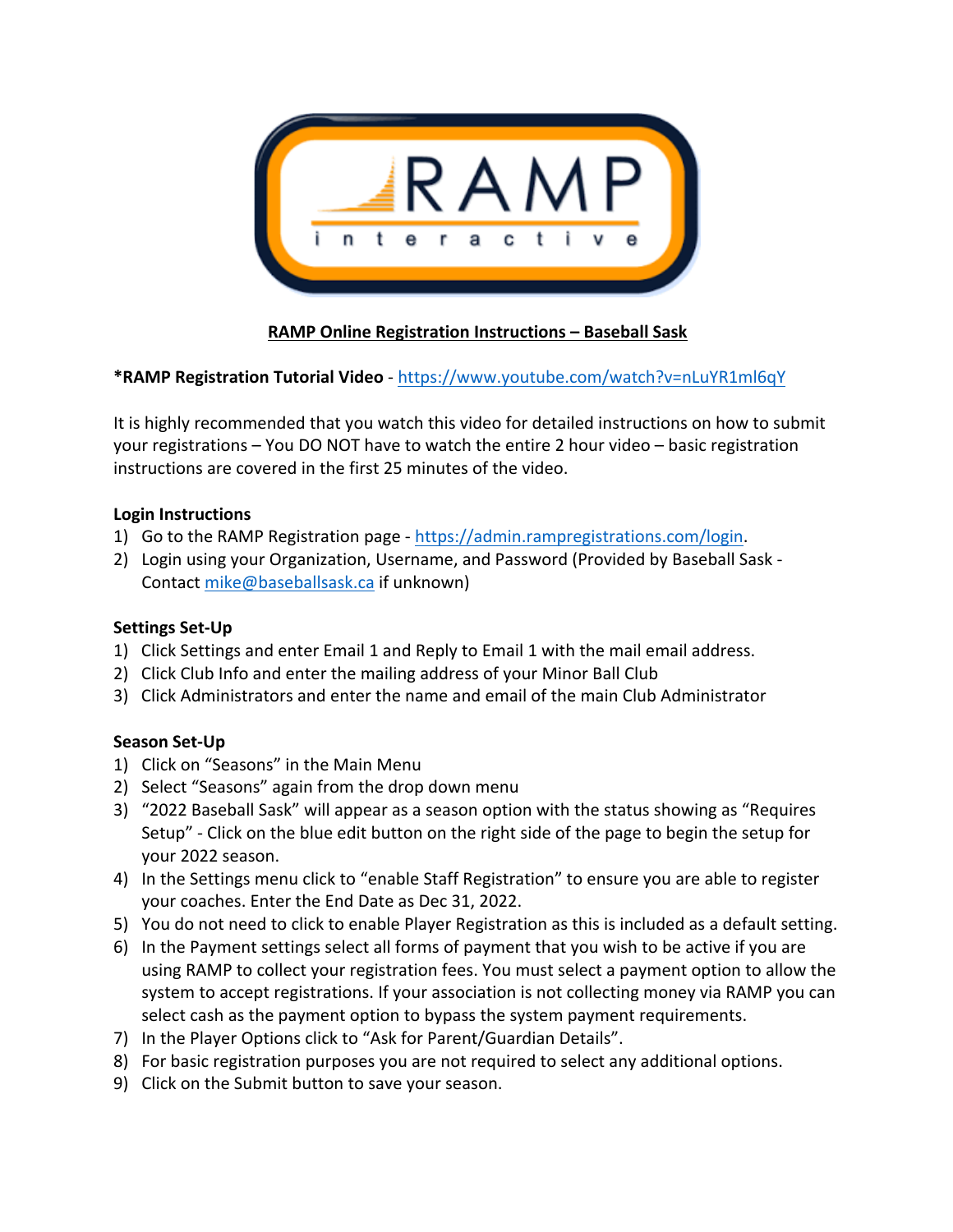#### **Create Your Packages**

- 1) Click on "Packages" in the Main Menu
- 2) Click on "Add New Record" at the top of the page
- 3) Select "Player" as the Package Type
- 4) Ensure "2022 Baseball Sask" is selected as the Season
- 5) Select all Divisions that you will have players registered for the 2022 season
- 6) Name your package (Ex 2022 registrations or Division Name)
- 7) Start Date and End Date is optional no information needed
- 8) Max # Registrations is optional no information needed
- 9) For Payment Options enter the price of your registration fees if you are using RAMP to collect fees. If you are not using RAMP to collect registration fees enter \$0.00 to bypass the system payment requirements.
- 10) Click on Submit to save your packages

**PLEASE NOTE** - The system will only allow you to register players and coaches if you have completed the steps above to set up your season and packages.

## **To Register Players**

- 1) Click on "Registrations" in the Main Menu
- 2) Select "Players" from the drop-down menu
- 3) Click on the "Add Registration" button at the top of the page
- 4) Enter the player First and Last name and click "Search" if the player was registered previously the system will auto-save their information from previous years. Ensure all required information is entered and up to date.
- 5) If the player was not previously registered, you will need to manually enter all required information.
- 6) Ensure the season is entered as "2022 Baseball Sask"
- 7) Select the age division for the player
- 8) Check off the package that you had created previously
- 9) Click on "Send Email Receipt on Save" if you wish to send a confirmation email to the registered player
- 10) IMPORTANT Make sure that you click the option to "Send Waiver Signature Request on Save" to email the required Baseball Sask Coronavirus waiver form that must be signed by all players to participate in the 2022 season.
- 11) Click on Submit to save the player
- 12) Repeat steps 1-11 for all players that you need to register

## **To Register Coaches (Staff)**

- 1) Click on "Registrations" in the Main Menu
- 2) Select "Staff" from the drop-down menu
- 3) Click on the "Add Registration" button at the top of the page
- 4) Ensure the season is entered as "2022 Baseball Sask"
- 5) Enter the coach First and Last name and click "Search" if the coach was registered previously the system will auto-save their information from previous years. Ensure all